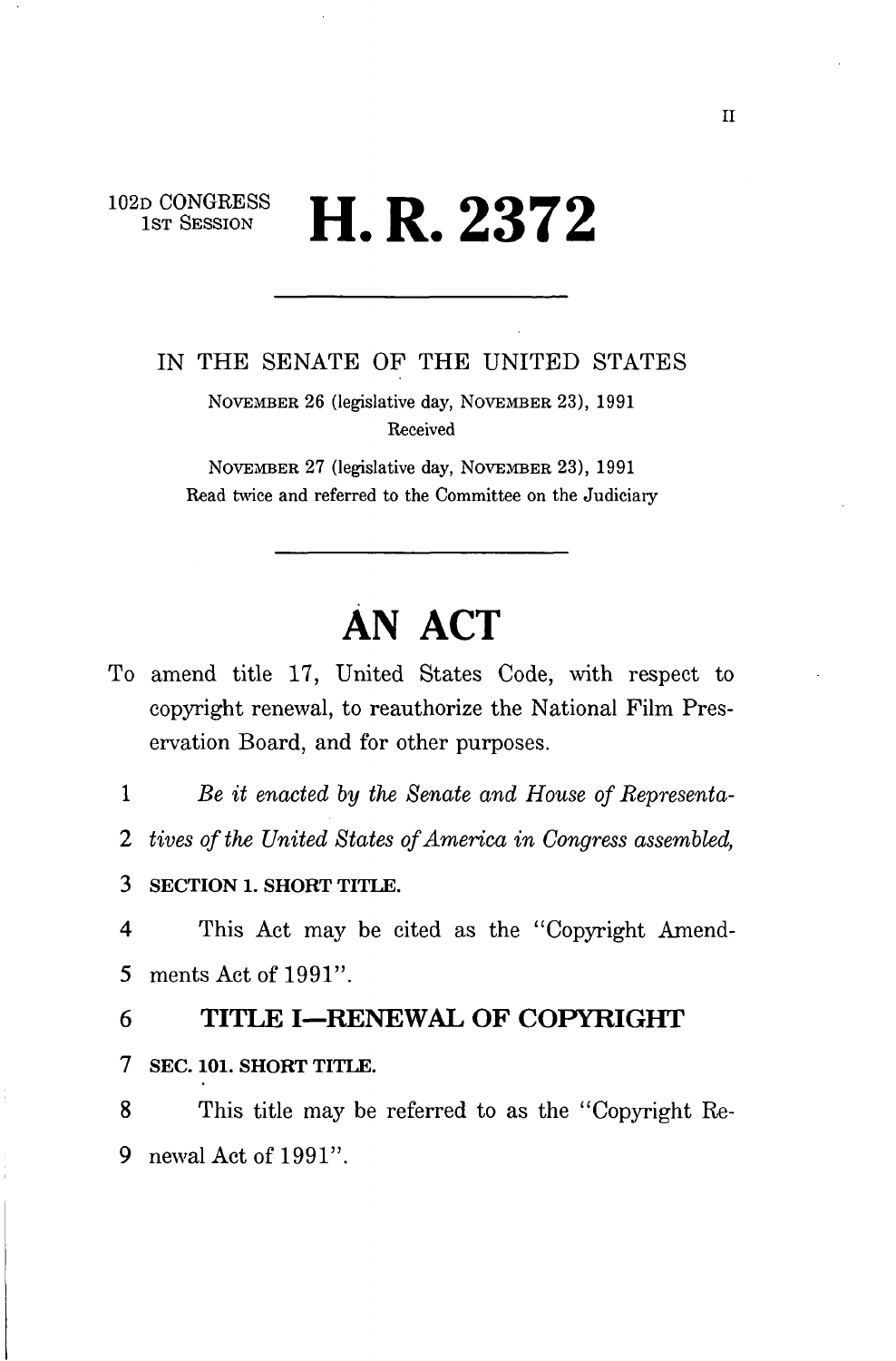**1 SEC. 102. COPYRIGHT RENEWAL PROVISIONS.** 

2 (a) DURATION OF COPYRIGHT: SUBSISTING COPY-3 RIGHTS.—Section 304(a) of title 17, United States Code, 4 is amended to read as follows:

5 "(a) COPYRIGHTS IN THEIR FIRST TERM ON JANU-6 ARY 1, 1978.— $(1)(A)$  Any copyright, the first term of 7 which is subsisting on January 1, 1978, shall endure for 8 28 years from the date it was originally secured.

9  $"$ (B) In the case of  $-$ 

10 "(i) any posthumous work or of any periodical, 11 cyclopedic, or other composite work upon which the 12 copyright was originally secured by the proprietor 13 thereof, or

14 "(ii) any work copyrighted by a corporate body" 15 (otherwise than as assignee or licensee of the indi-16 vidual author) or by an employer for whom such 17 work is made for hire,

18 the proprietor of such copyright shall be entitled to a re-19 newal and extension of the copyright in such work for the 20 further term of 47 years.

21 "(C) In the case of any other copyrighted work, in-22 eluding a contribution by an individual author to a periodi-23 cal or to a cyclopedic or other composite work—

24 "(i) the author of such work, if the author is 25 still living,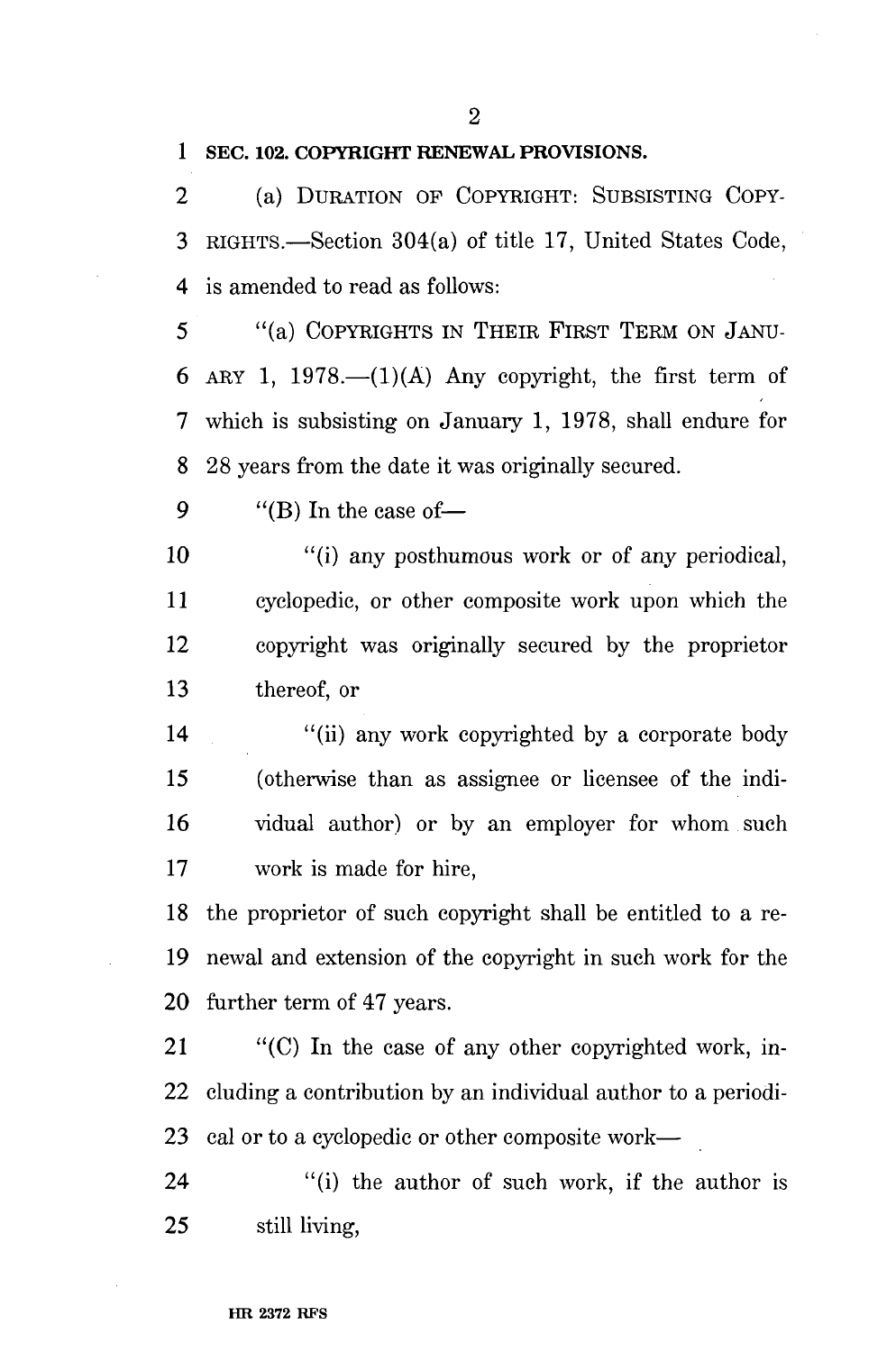1 "(ii) the widow, widower, or children of the au-2 thor, if the author is not living, 3 "(hi) the author's executors, if such author, 4 widow, widower, or children are not living, or 5 "(iv) the author's next of kin, in the absence of 6 a will of the author, 7 shall be entitled to a renewal and extension of the copy-8 right in such work for a further term of 47 years. 9  $\frac{1}{2}(A)$  At the expiration of the original term of 10 copyright in a work specified in paragraph (1)(B) of this 11 subsection, the copyright shall endure for a renewed and 12 extended further term of 47 years, which— 13 "(i) if an application to register a claim to such 14 further term has been made to the Copyright Office 15 within 1 year before the expiration of the original 16 term of copyright, and the claim is registered, shall 17 vest, upon the beginning of such further term, in the 18 proprietor of the copyright who is entitled to claim 19 the renewal of copyright at the time the application 20 is made; or 21 "(ii) if no such application is made or the claim 22 pursuant to such application is not registered, shall 23 vest, upon the beginning of such further term, in the

24 person or entity that was the proprietor of the

**HR 2372 RFS** 

3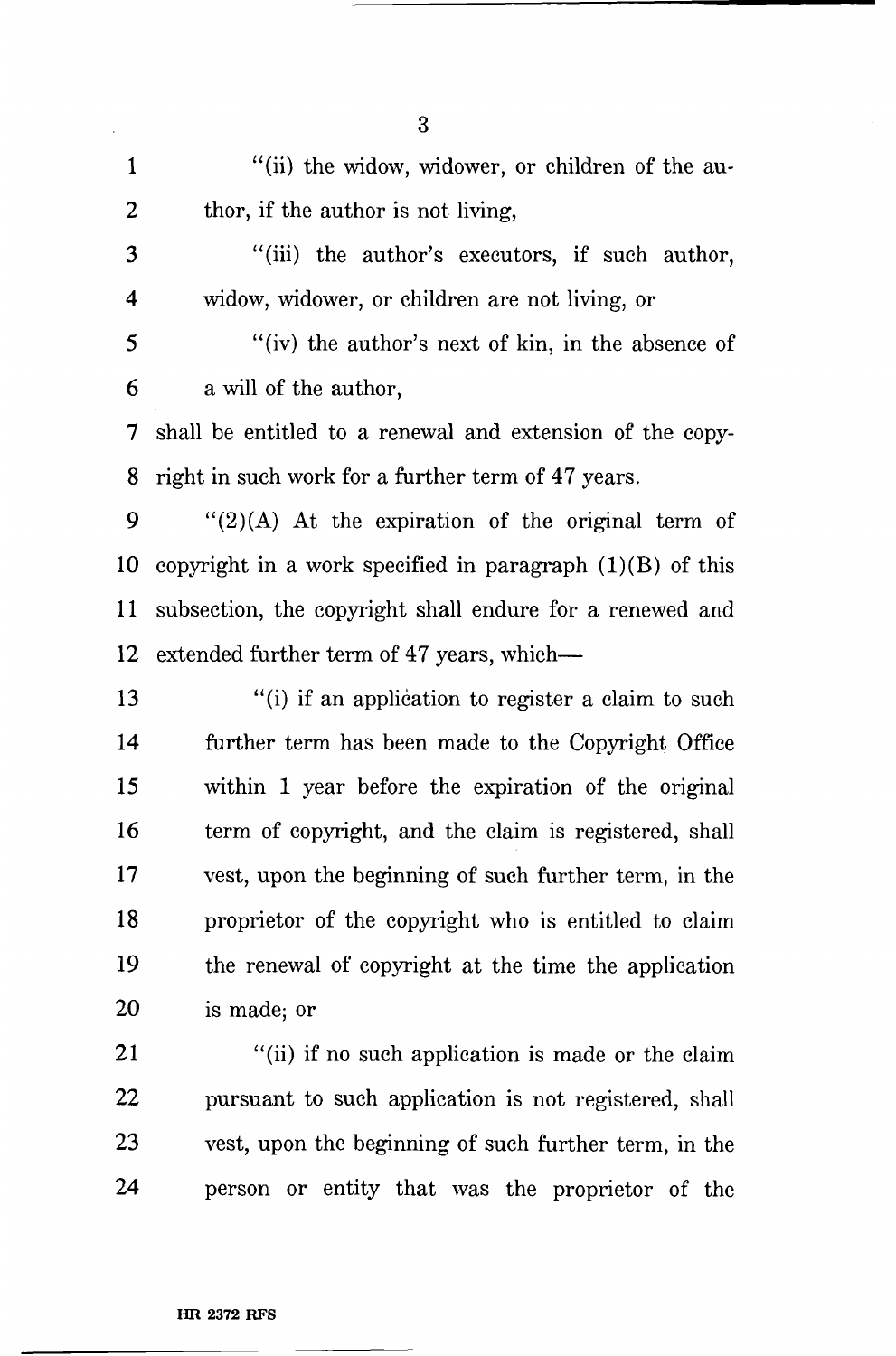1 copyright as of the last day of the original term of 2 copyright.

3 "(B) At the expiration of the original term of copy-4 right in a work specified in paragraph  $(1)(C)$  of this sub-5 section, the copyright shall endure for a renewed and ex-6 tended further term of 47 years, which—

 $7$  (i) if an application to register a claim to such 8 further term has been made to the Copyright Office 9 within 1 year before the expiration of the original 10 term of copyright, and the claim is registered, shall 11 vest, upon the beginning of such further term, in 12 any person who is entitled under paragraph  $(1)(C)$ 13 to the renewal and extension of the copyright at the 14 time the application is made; or

15 "(ii) If no such application is made or the claim 16 pursuant to such application is not registered, shall 17 vest, upon the beginning of such further term, in 18 any person entitled under paragraph  $(1)(C)$ , as of 19 the last day of the original term of copyright, to the 20 renewal and extension of the copyright.

21  $\frac{1}{2}$  (3)(A) An application to register a claim to the re-22 newed and extended term of copyright in a work may be 23 made to the Copyright Office—

24 "(i) within 1 year before the expiration of the 25 original term of copyright by any person entitled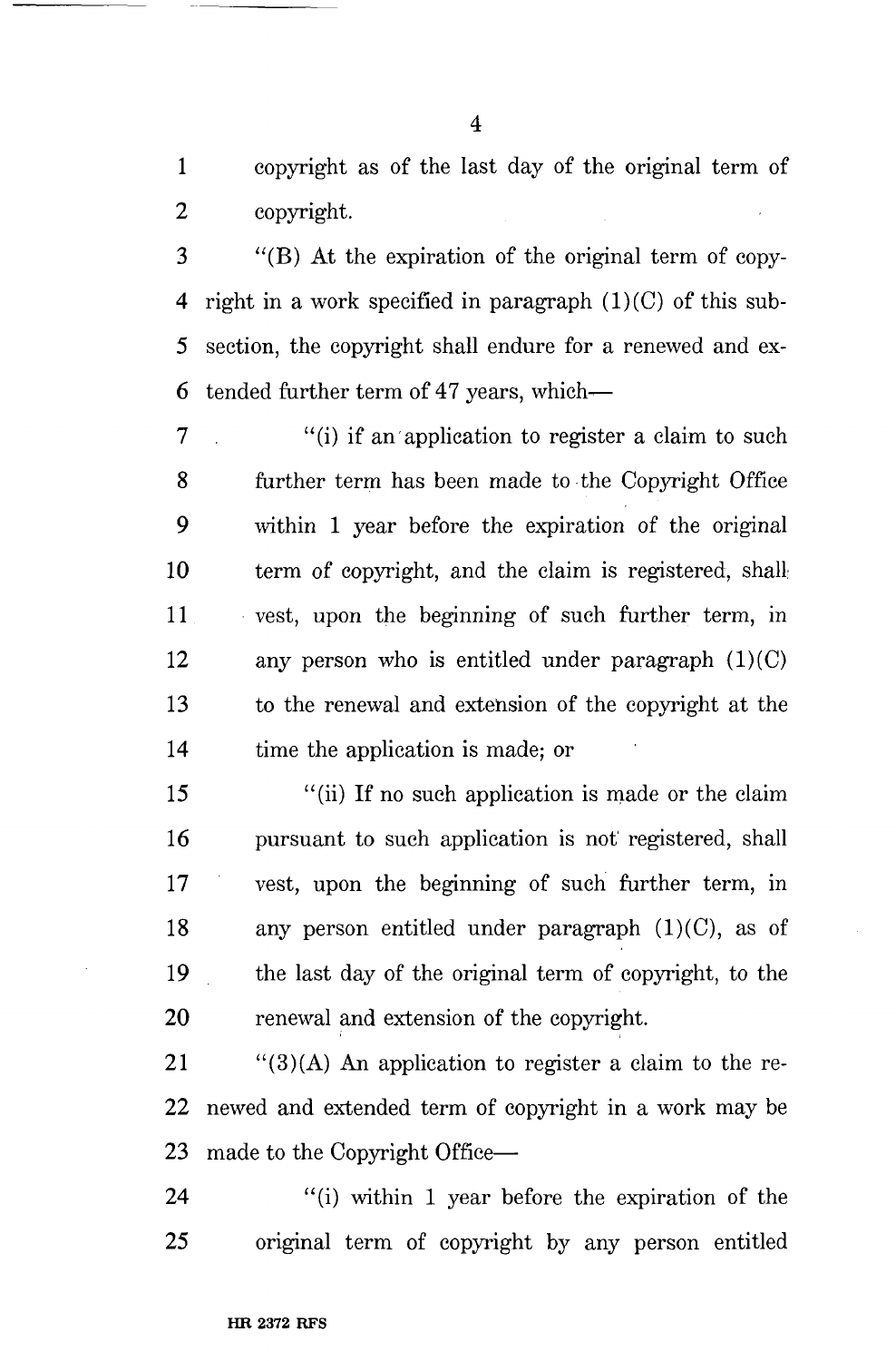1 under paragraph (1)(B) or (C) to such further term 2 of 47 years; and

3 "(ii) at any time during the renewed and ex-4 tended term by any person in whom such further 5 term vested, under paragraph  $(2)(A)$  or  $(B)$ , or by 6 any successor or assign of such person, if the appli-7 cation is made in the name of such person.

8 In the case of applications made under clause (i) for works 9 not originally registered, the Register may, in accordance 10 with regulations, require an original term registration as 11 a condition to the registration for the renewed and ex-12 tended term, except in the case of a Berne Convention 13 work whose country of origin is not the United States. 14 "(B) Such an application is not a condition of the 15 renewal and extension of the copyright in a work for a

16 further term of 47 years.

17  $\frac{17}{2}$  (4)(A) If an application to register a claim to 18 the renewed and extended term of copyright in a 19 work is not made within 1 year before the expiration 20 of the original term of copyright in a work, or if the 21 claim pursuant to such application is not registered, 22 then a derivative work prepared under authority of 23 a grant of a transfer or license of copyright that is 24 made before the expiration of the original term of 25 copyright, may continue to be used under the terms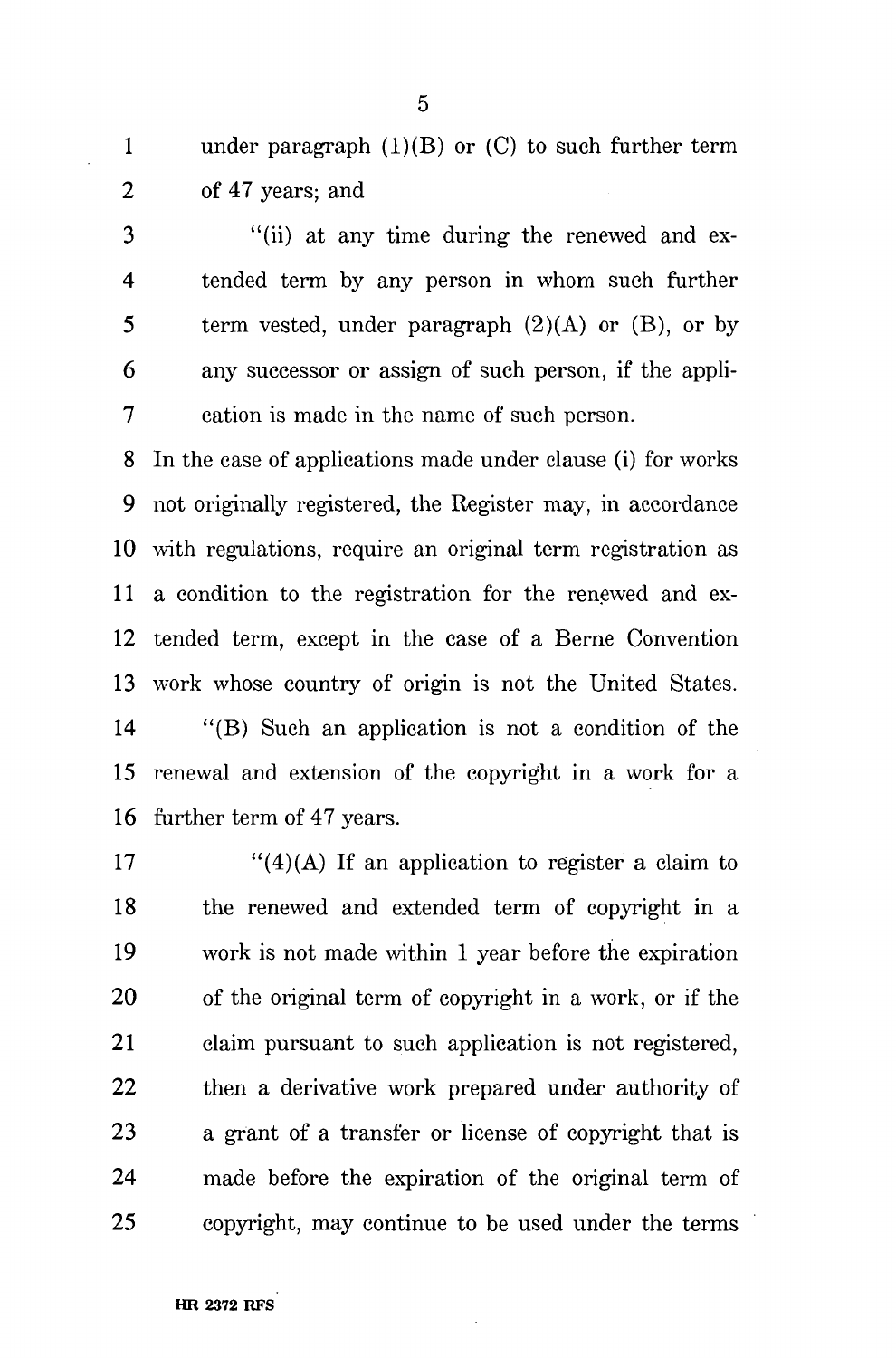1 of the grant during the renewed and extended term 2 of copyright without infringing the copyright, except 3 that such use does not extend to the preparation 4 during such renewed and extended term of other de-5 rivative works based upon the copyrighted work cov-6 ered by such grant.

7 "(B) If an application to register a claim to the re-8 newed and extended term of copyright in a work is made 9 within 1 year before its expiration, and the claim is reg-10 istered, the certificate of such registration shall constitute 11 prima facie evidence as to the validity of the copyright 12 during its renewed and extended term and of the facts 13 stated in the certificate. The evidentiary weight to be ac-14 corded the certificates of a registration of a renewed and 15 extended term of copyright made after the end of that 1- 16 year period shall be within the discretion of the court.

17 "(C) If an application to register a claim in the first 18 term of copyright is not made before expiration of the first 19 term, the remedies of actual and statutory damages, attor-20 ney's fees, and seizure and forfeiture otherwise provided 21 by sections 504, 505, 509, respectively, shall not be avail-22 able to the copyright owner for any act of infringement 23 that commences before registration is made of a claim in 24 the renewed and extended term of copyright, even if the 25 infringing conduct continues after registration is made.".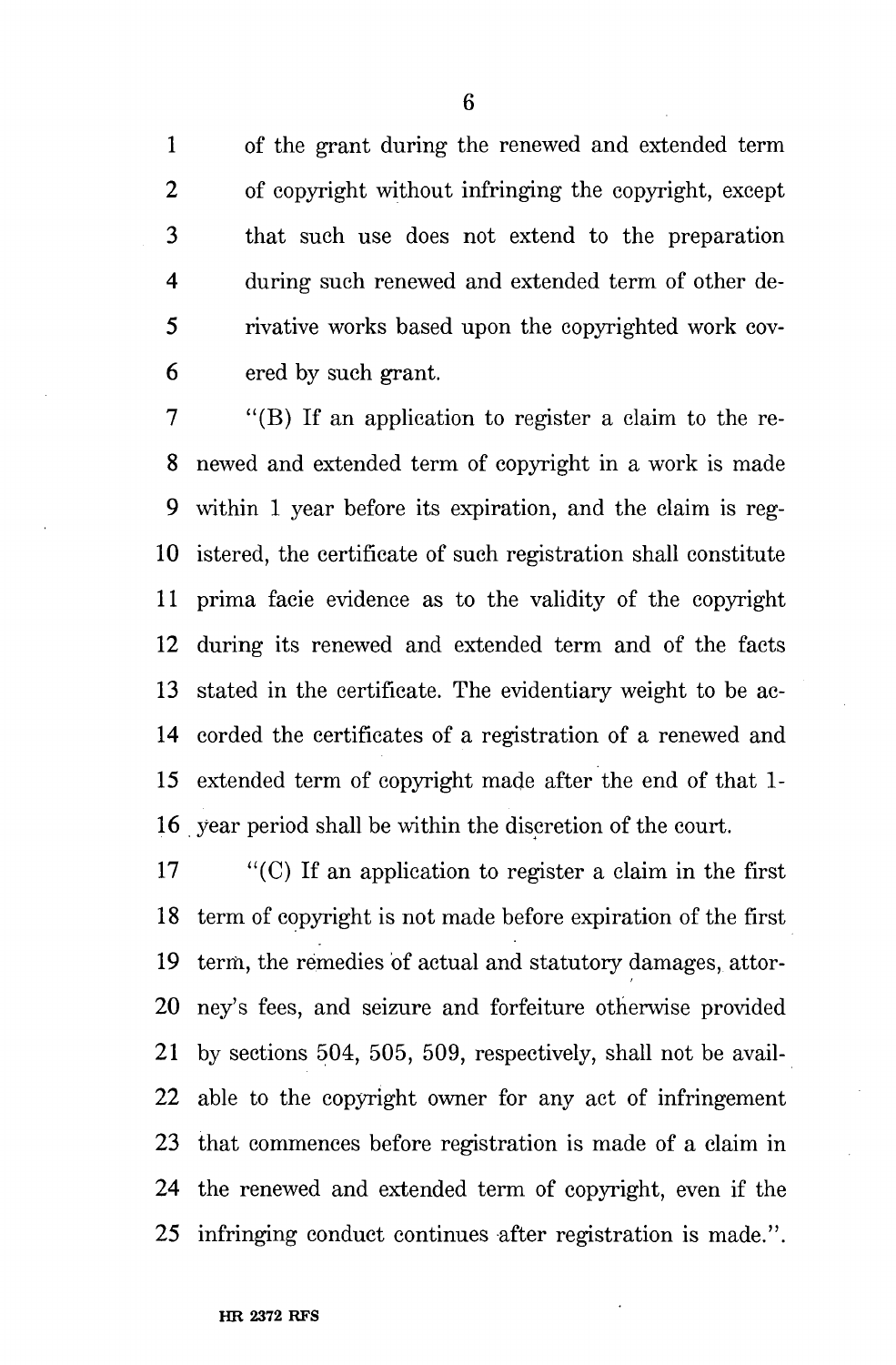1 (b) LEGAL EFFECT OF RENEWAL OF COPYRIGHT 2 UNCHANGED.—The renewal and extension of a copyright 3 for a further term of 47 years as provided under para-4 graphs (1) and (2) of section 304(a) of title 17, United 5 States Code, (as amended by subsection (a) of this sec-6 tion) shall have the same effect with respect to any grant, 7 before the effective date of this section, of a transfer or 8 license of the farther term as did the renewal of a copy-9 right before the effective date of this section under the 10 law in effect at the time of such grant.

11 (c) CONFORMING AMENDMENT.—Section 304(c) of 12 title 17, United States Code, is amended in the matter 13 preceding paragraph (1) by striking "second proviso of 14 subsection (a)" and inserting "subsection  $(a)(1)(C)$ ".

15 (d) REGISTRATION PERMISSIVE.—Section 408(a) of 16 title 17, United States Code, is amended by striking "At" 17 and all that follows through "unpublished work," and in-18 serting "At any time during the subsistence of the first 19 term of copyright in any published or unpublished work 20 in which the copyright was secured before January 1, 21 1978, and during the subsistence of any copyright secured 22 on or after that date,".

23 (e) FALSE REPRESENTATION.—Section 506(e) of 24 title 17, United States Code, is amended by inserting after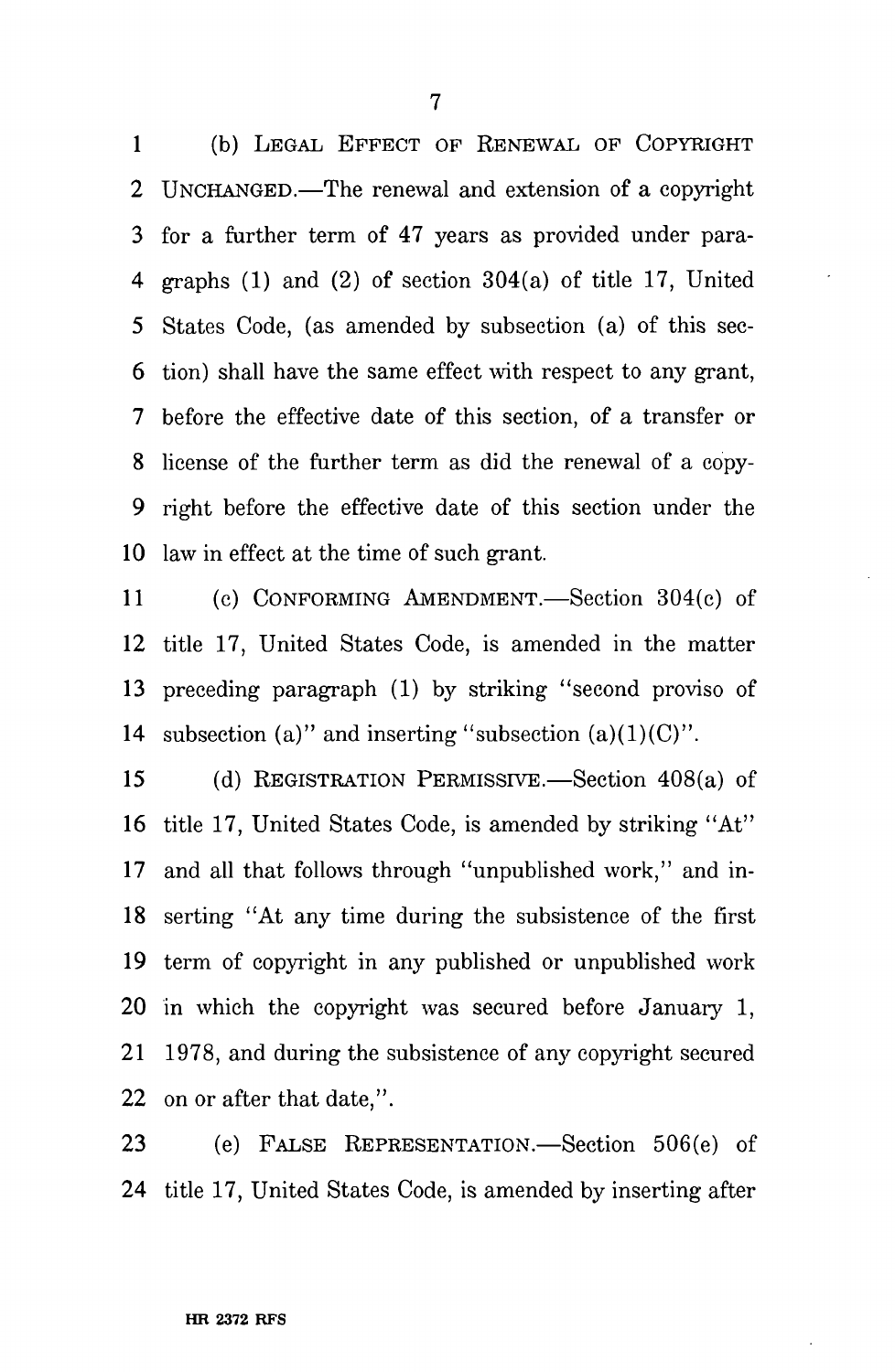1 "409," the following: "in the application for a renewal reg-2 istration,".

3 (f) COPYRIGHT OFFICE FEES.—Section 708(a)(2) of 4 title 17, United States Code, is amended—

5 (1) by striking "in its first term"; and

6 (2) by striking " $$12"$  and inserting " $$20"$ .

7 (g) EFFECTIVE DATE; COPYRIGHTS AFFECTED BY 8 AMENDMENT.—(1) Subject to paragraphs (2) and (3), 9 this section and the amendments made by this section 10 shall take effect on the date of the enactment of this Act.

11 (2) The amendments made by this section shall apply 12 only to those copyrights secured between January 1, 1963, 13 and December 31, 1977. Copyrights secured before Janu-14 ary 1, 1963, shall be governed by the provisions of section 15 304(a) of title 17, United States Code, as in effect on the 16 day before the effective date of this section.

17 (3) This section and the amendments made by this 18 section shall not affect any court proceedings pending on 19 the effective date of this section.

# 20 **TITLE II—NATIONAL FILM PRESERVATION**

21 SEC. 201. SHORT TITLE.

22 This title may be cited as the "National Film Preser-23 vation Act of 1991".

#### **HR 2372 RFS**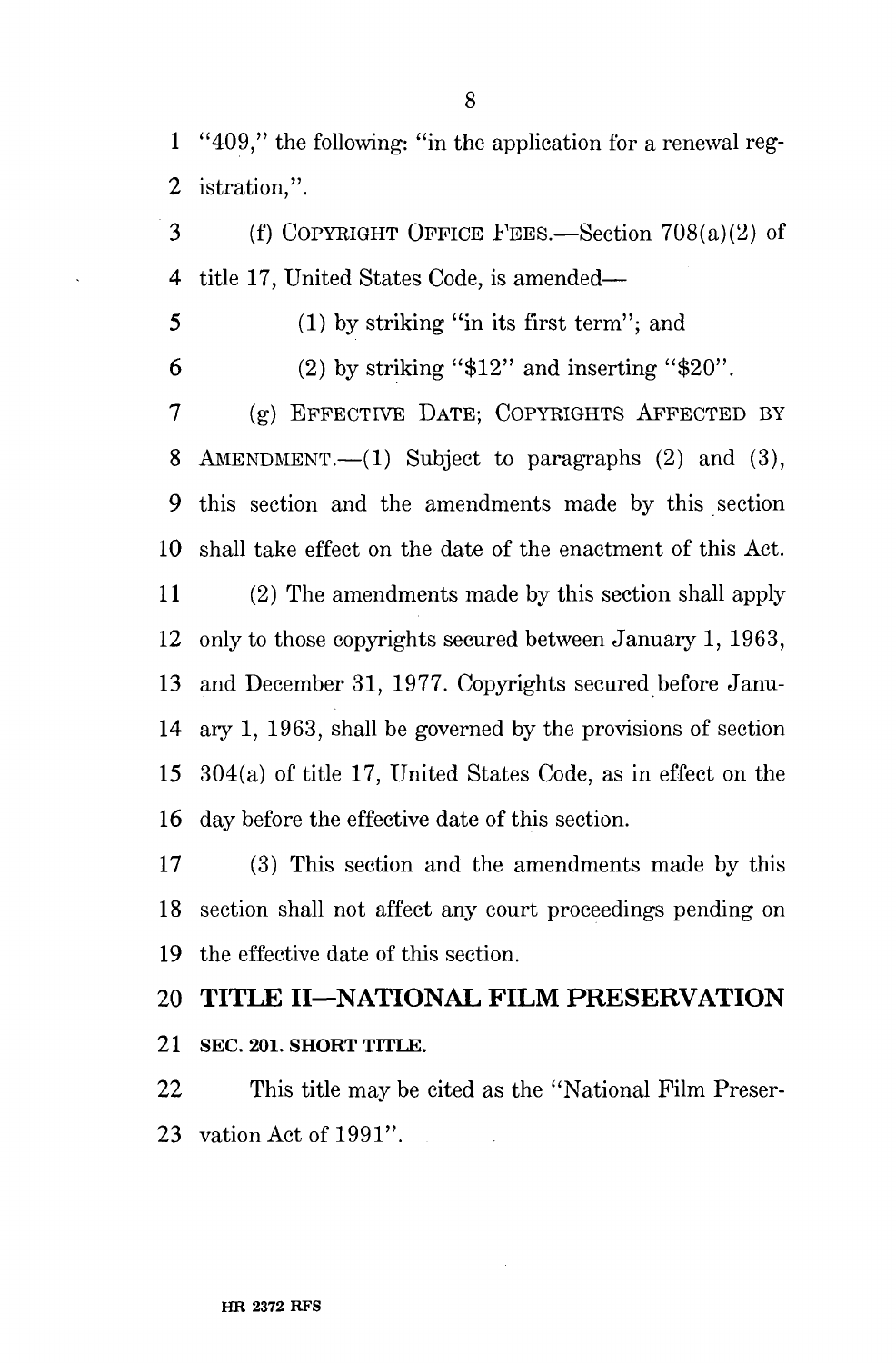3 The Librarian of Congress (hereinafter in this title 4 referred to as the "Librarian") shall establish a National 5 Film Registry pursuant to the provisions of this title, for 6 the purpose of maintaining and preserving films that are 7 culturally, historically, or aesthetically significant.

**8 SEC. 203. DUTIES OF THE LIBRARIAN OF CONGRESS.** 

9 (a) STUDY OF FILM PRESERVATION.—(1) The Li-10 brarian shall, after consultation with the Board estab-11 lished pursuant to section 204, conduct a study on the 12 current state of film preservation and restoration activi-13 ties, including the activities of the Library of Congress 14 and the other major film archives in the United States. 15 The Librarian shall, in conducting the study—

16 (A) take into account the objectives of the na-17 tional film preservation program set forth in clauses 18 (i) through (iii) of subsection  $(b)(1)(A)$ ; and

19 (B) consult with film archivists, educators and 20 historians, copyright owners, film industry rep-21 resentatives, including those involved in the preser-22 vation of film, and others involved in activities relat-23 ed to film preservation.

24 (2) Not later than 1 year after the date of the enact-25 ment of this Act, the Librarian shall submit to the Con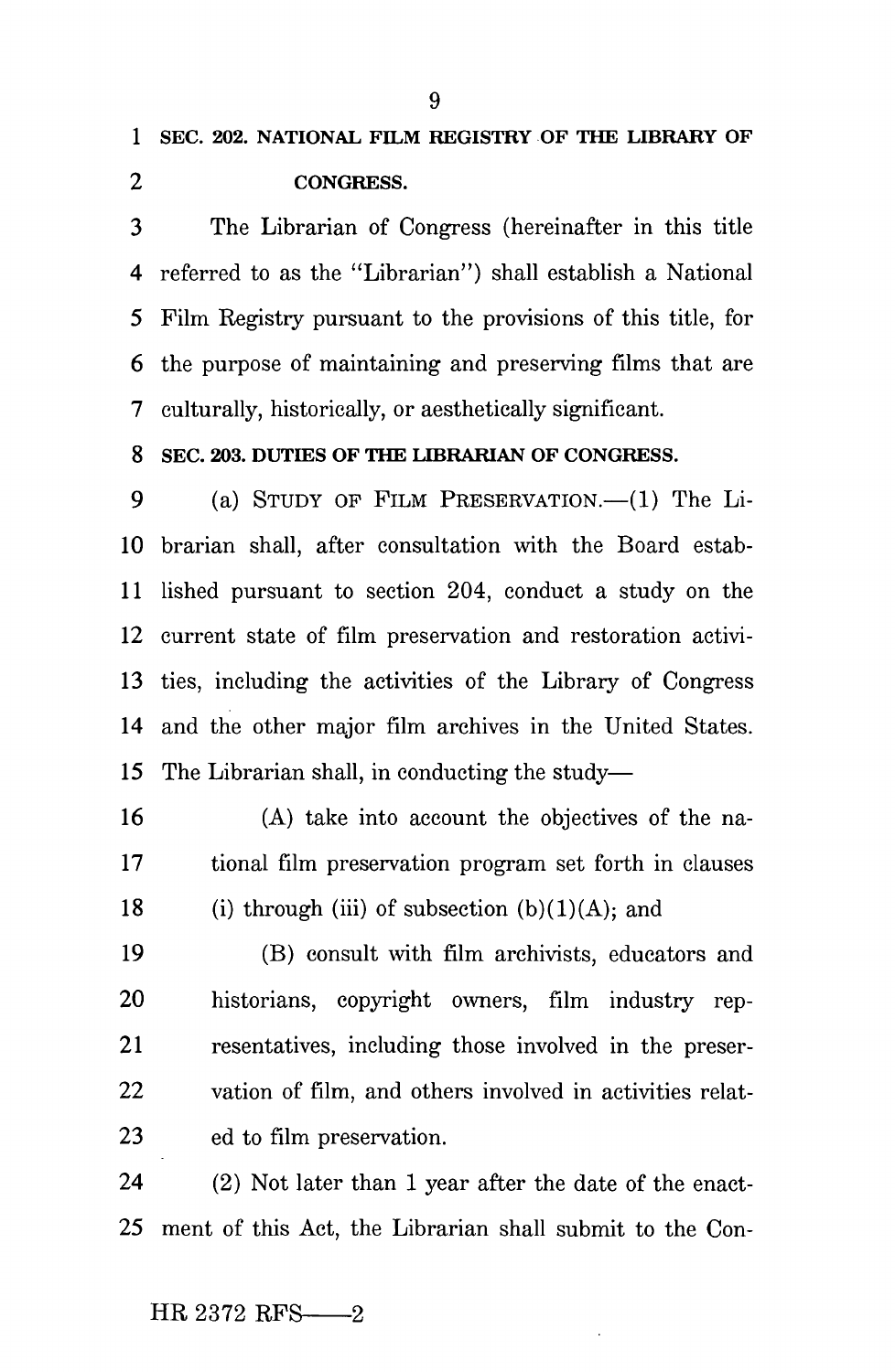1 gress a report containing the results of the study con-2 ducted under paragraph (1).

3 (b) POWERS.—(1) The Librarian shall, after con-4 sultation with the Board, do the following:

5 (A) After completion of the study required by 6 subsection (a), the Librarian shall, taking into ac-7 count the results of the study, establish a com-8 prehensive national film preservation program for 9 motion pictures, in conjunction with other film ar-10 chivists and copyright owners. The objectives of such 11 a program shall include—

12 (i) coordinating activities to assure that ef-13 forts of archivists and copyright owners, and 14 others in the public and private sector, are ef-15 fective and complementary;

16 (ii) generating public awareness of and 17 support for those activities; and

18 (hi) increasing accessibility of films for 19 educational purposes, and improving nationwide 20 activities in the preservation of works in other 21 media such as videotape.

22 (B) The Librarian shall establish guidelines and 23 procedures under which films may be included in the 24 National Film Registry, except that no film shall be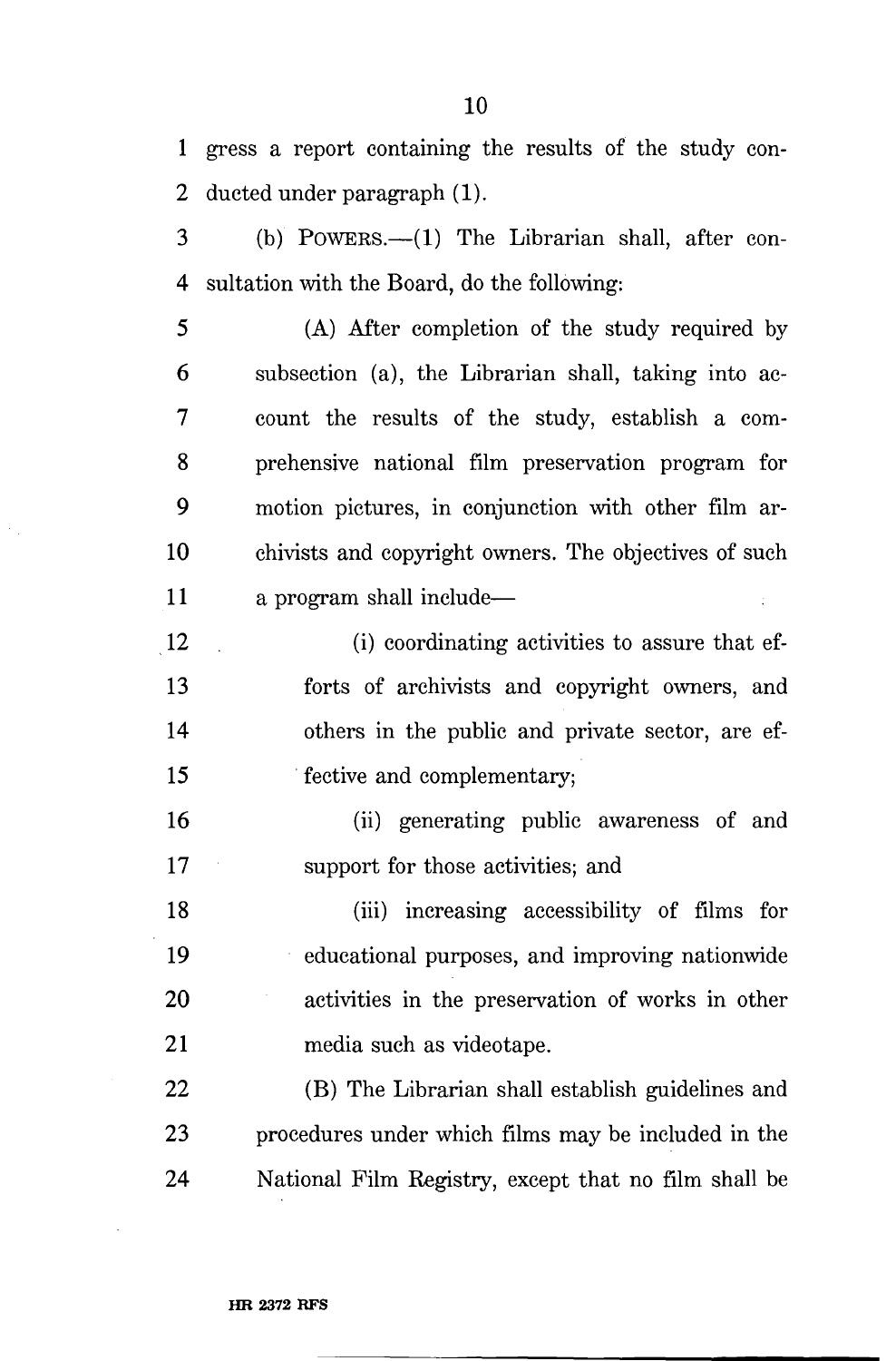1 eligible for inclusion in the National Film Registry 2 until 10 years after such film's first publication.

3 (C) The Librarian shall establish procedures 4 under which the general public may make rec-5 ommendations to the Board regarding the inclusion 6 of films in the National Film Registry.

7 (D) The Librarian shall establish procedures 8 for the examination by the Librarian of prints of 9 films named for inclusion in the National Film Reg-10 istry to determine their eligibility for the use of the 11 seal of the National Film Registry under paragraph  $12$  (3).

13 (E) The Librarian shall determine which films 14 satisfy the criteria established under subparagraph 15 (B) and qualify for inclusion in the National Film 16 Registry, except that the Librarian shall not select 17 more than 25 films each year for inclusion in the 18 Registry.

19 (2) The Librarian shall publish in the Federal Reg-20 ister the name of each film that is selected for inclusion 21 in the National Film Registry.

22 (3) The Librarian shall provide a seal to indicate that 23 a film has been included in the National Film Registry 24 and is the Registry version of that film.

#### **HR 2372 RFS**

11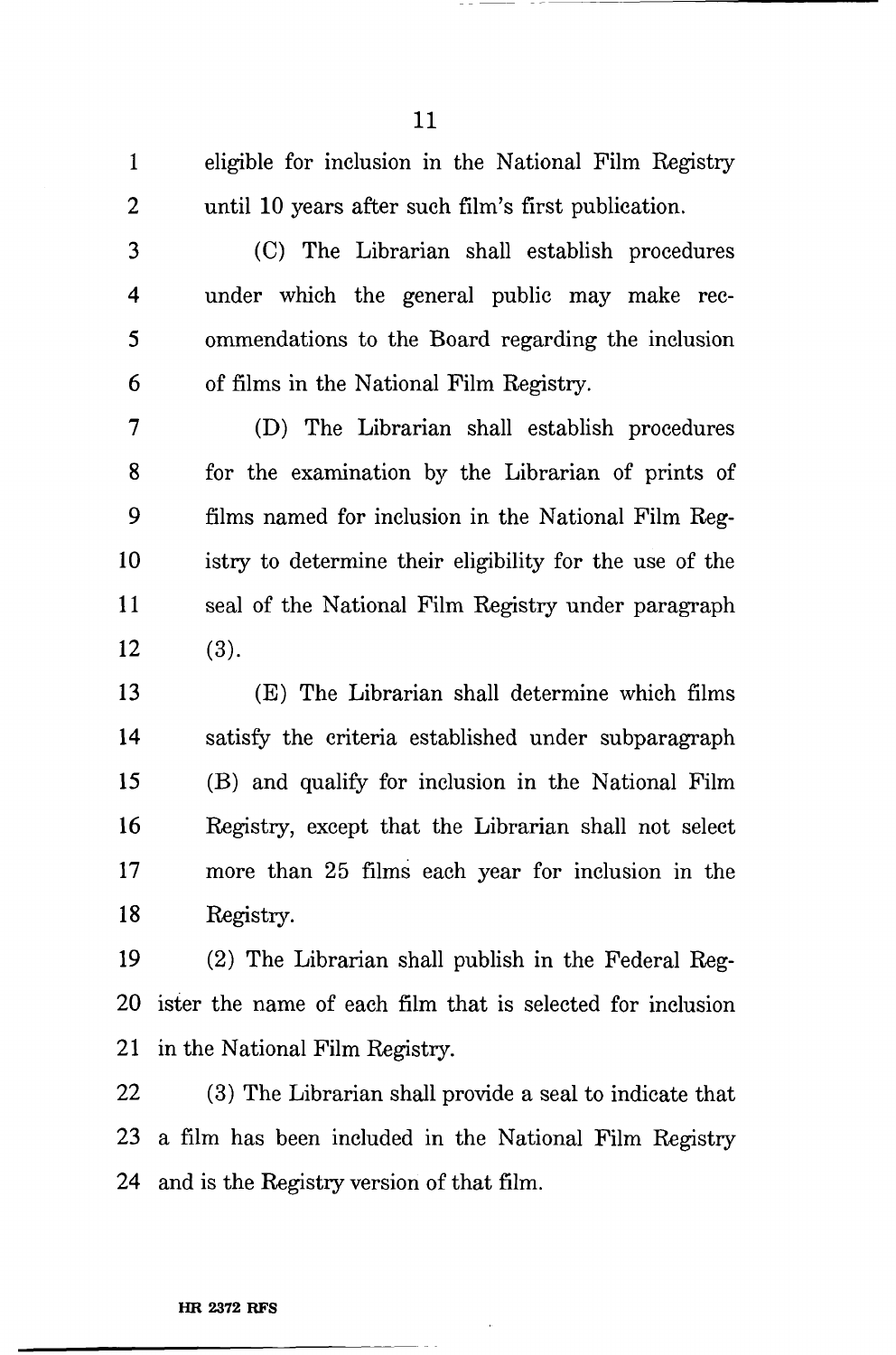1 (4) The Librarian shall publish in the Federal Reg-2 ister the criteria used to determine the Registry version 3 of a film.

4 (5) The Librarian shall submit to the Congress a re-5 port, not less than once every two years, listing films in-6 eluded in the National Film Registry and describing the 7 activities of the Board.

8 (c) SEAL.—The seal provided under subsection (b)(3) 9 may be used on any copy of the Registry version of a film. 10 Such seal may be used only after the Librarian has exam-11 ined and approved the print from which the copy was 12 made. In the case of copyrighted works, only the copyright 13 owner or an authorized licensee of the copyright may place 14 or authorize the placement of the seal on a copy of a film 15 selected for inclusion in the National Film Registry, and 16 the Librarian may place the seal on any print or copy of 17 the film that is maintained in the National Film Registry 18 Collection of the Library of Congress. The person author-19 ized to place the seal on a copy of a film selected for inclu-20 sion in the National Film Registry may accompany such 21 seal with the following language: "This film is included 22 in the National Film Registry, which is maintained by the 23 Library of Congress, and was preserved under the Na-24 tional Film Preservation Act of 1991.".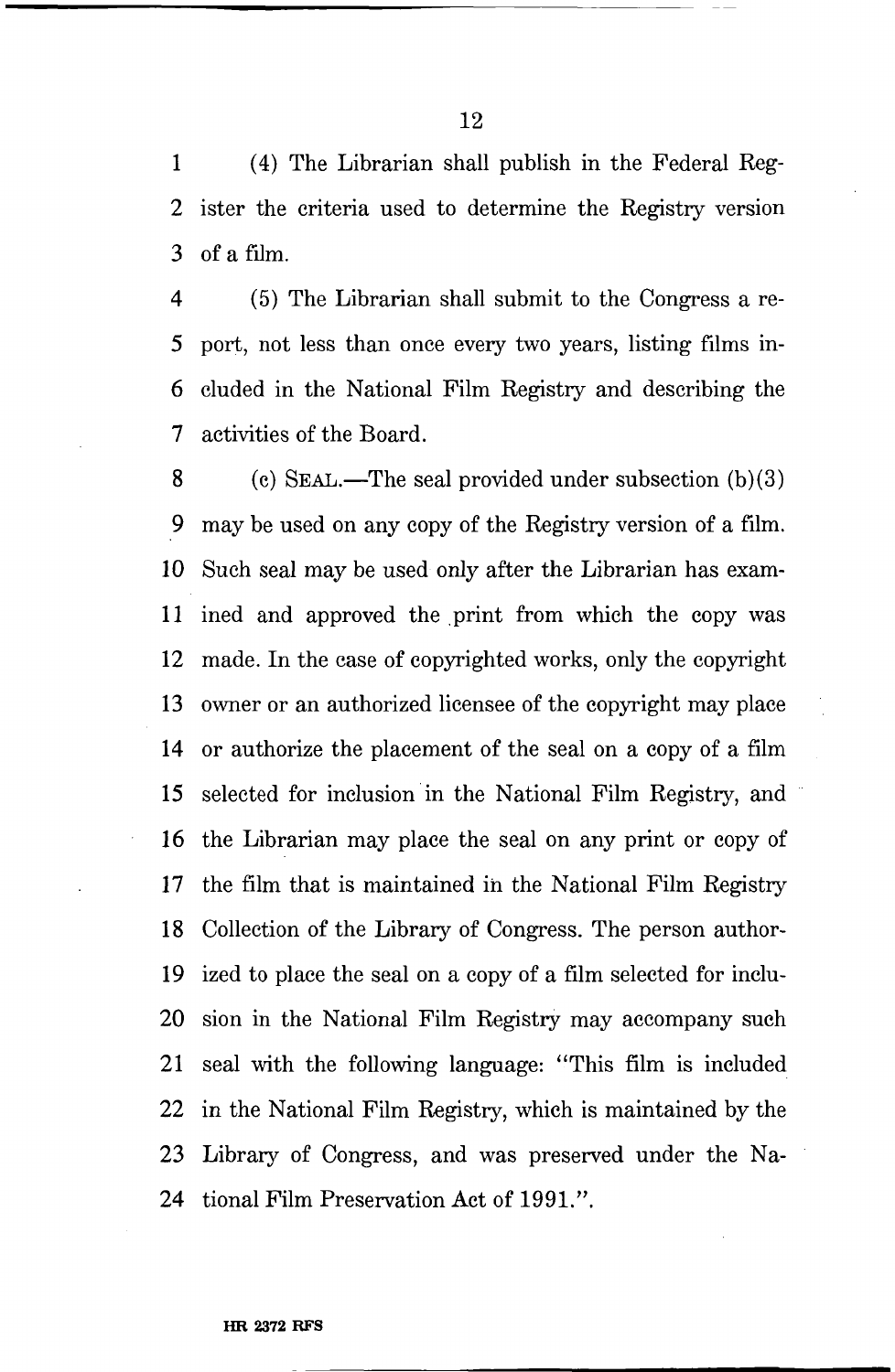1 (d) DEVELOPMENT OP STANDARDS.—The Librarian 2 shall develop standards or guidelines by which to assess 3 the preservation or restoration of films that will qualify 4 films for use of the seal under this section.

**5 SEC. 204. NATIONAL FILM PRESERVATION BOARD.** 

6 (a) NUMBER AND APPOINTMENT.—(1) The Librar-7 ian shall establish in the Library of Congress a National 8 Film Preservation Board to be comprised of up to 18 9 members, who shall be selected by the Librarian in accord-10 ance with the provisions of this section. Subject to sub-11 paragraphs (C) and (0), the Librarian shall request each 12 organization listed in subparagraphs (A) through (P) to 13 submit to the Librarian a list of not less than 3 candidates 14 qualified to serve as a member of the Board. Except for 15 the members-at-large appointed under paragraph (2), the 16 Librarian shall appoint 1 member from each such list sub-17 mitted by such organizations, and shall designate from 18 that list an alternate who may attend those meetings to 19 which the individual appointed to the Board cannot at-20 tend. The organizations are the following:

21 (A) The Academy of Motion Pictures Arts and 22 Sciences.

23 (B) The Directors Guild of America.

24 (C) The Writers Guild of America. The Writers 25 Guild of America East and the Writers Guild of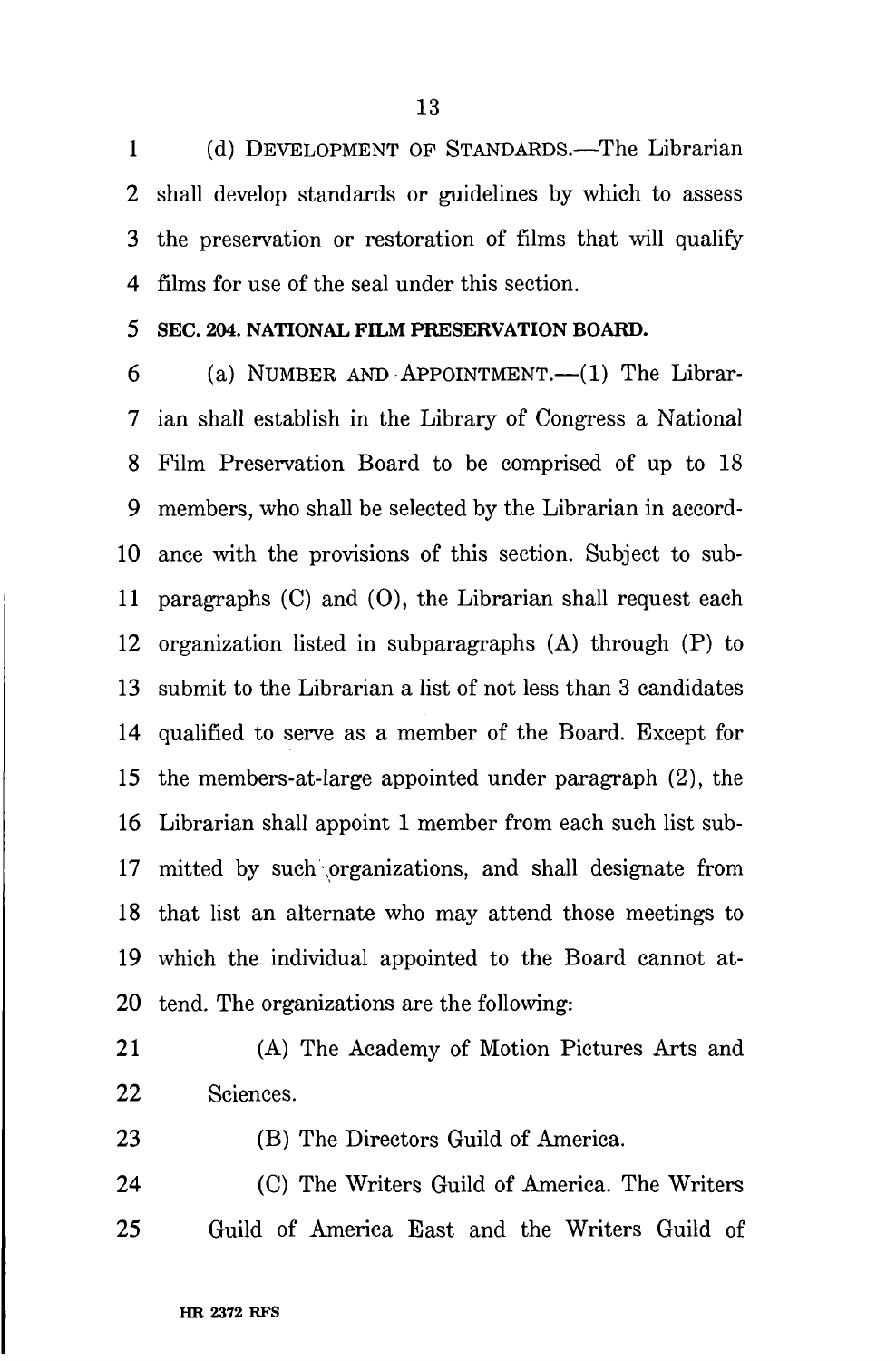| $\mathbf{1}$ | America West shall each nominate not less than 3      |
|--------------|-------------------------------------------------------|
| 2            | candidates, and a representative from 1 such organi-  |
| 3            | zation shall be selected as the member and a rep-     |
| 4            | resentative from the other such organization as the   |
| 5            | alternate.                                            |
| 6            | (D) The National Society of Film Critics.             |
| 7            | (E) The Society for Cinema Studies.                   |
| 8            | (F) The American Film Institute.                      |
| 9            | (G) The Department of Theatre, Film and Tel-          |
| 10           | evision of the College of Fine Arts at the University |
| 11           | of California, Los Angeles.                           |
| 12           | (H) The Department of Film and Television of          |
|              |                                                       |
| 13           | the Tisch School of the Arts at New York Univer-      |
| 14           | sity.                                                 |
| 15           | (I) The University Film and Video Association.        |
| 16           | (J) The Motion Picture Association of America.        |
| 17           | (K) The National Association of Broadcasters.         |
| 18           | (L) The Alliance of Motion Picture and Tele-          |
| 19           | vision Producers.                                     |
| 20           | (M) The Screen Actors Guild of America.               |
| 21           | (N) The National Association of Theater Own-          |
| 22           | ers.                                                  |
| 23           | (O) The American Society of Cinematographers          |

 $\hat{\mathcal{L}}$ 

 $\mathcal{L}$ 

 $\sim 10$ 

 $\hat{\boldsymbol{\beta}}$ 

 $\ddot{\phantom{a}}$ 

 $\ddot{\phantom{a}}$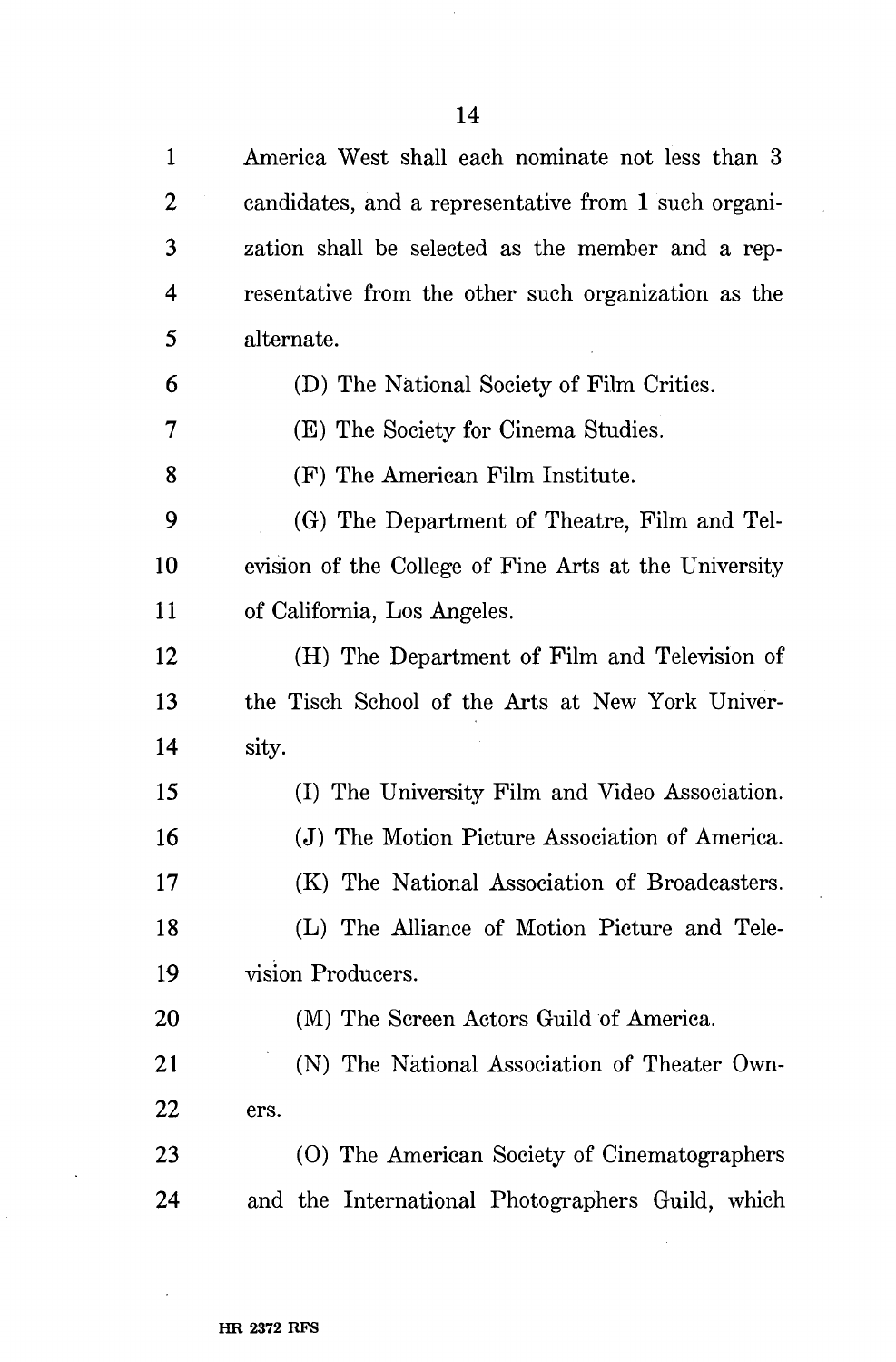- 1 shall jointly submit 1 list of candidates from which 2 a member and alternate will be selected.
- 

3 (P) The United States members of the Inter-4 national Federation of Film Archives.

5 (2) In addition to the Members appointed under 6 paragraph (1), the Librarian shall appoint up to 2 mem-7 bers-at-large. The Librarian shall select the at-large mem-8 bers from names submitted by organizations in the film 9 industry, creative artists, producers, film critics, film pres-10 ervation organizations, academic institutions with the film 11 study programs, and others with knowledge of copyright 12 law and of the importance, use, and dissemination of 13 films. The Librarian shall, in selecting 1 such member-14 at-large, give preference to individuals who are commercial 15 film archivists. The Librarian shall also select from the 16 names submitted under this paragraph an alternate for 17 each member-at-large, who may attend those meetings to 18 which the member-at-large cannot attend.

19 (b) CHAIRPERSON.—The Librarian shall appoint 1 20 member of the Board to serve as Chairperson.

21 (c) TERM OF OFFICE.—(1) The term of each member 22 of the Board shall be 3 years, except that there shall be 23 no limit to the number of terms that any individual mem-24 ber may serve.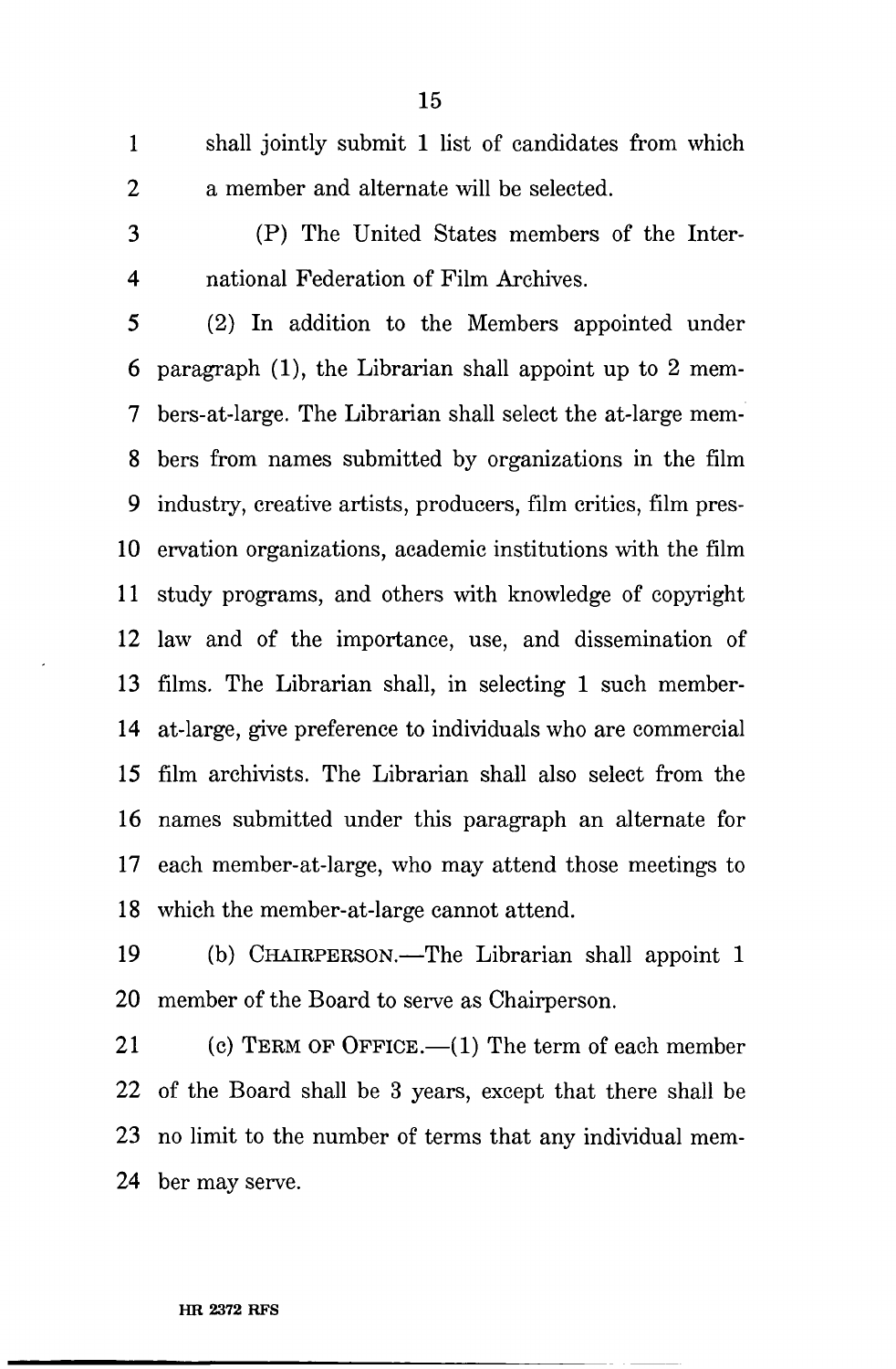1 (2) A vacancy in the Board shall be filled in the man-2 ner in which the original appointment was made under 3 subsection (a), except that the Librarian may fill the va-4 cancy from a list of candidates previously submitted by 5 the organization or organizations involved. Any member 6 appointed to fill a vacancy before the expiration of the 7 term for which his or her predecessor was appointed shall 8 be appointed only for the remainder of such term.

9 (d) QUORUM.—9 members of the Board shall con-10 stitute a quorum but a lesser number may hold hearings.

11 (e) BASIC PAY.—Members of the Board shall serve 12 without pay. While away from their home or regular places 13 of business in the performance of functions of the Board, 14 members of the Board shall be allowed travel expenses, 15 including per diem in lieu of subsistence, in the same man-16 ner as persons employed intermittently in Government 17 service are allowed expenses under section 5701 of title 18 5, United States Code.

19 (f) MEETINGS.—The Board shall meet at least once 20 each calendar year. Meetings shall be at the call of the 21 Librarian.

22 (g) CONFLICT OP INTEREST.—The Librarian shall 23 establish rules and procedures to address any potential 24 conflict of interest between a member of the Board and 25 the responsibilities of the Board.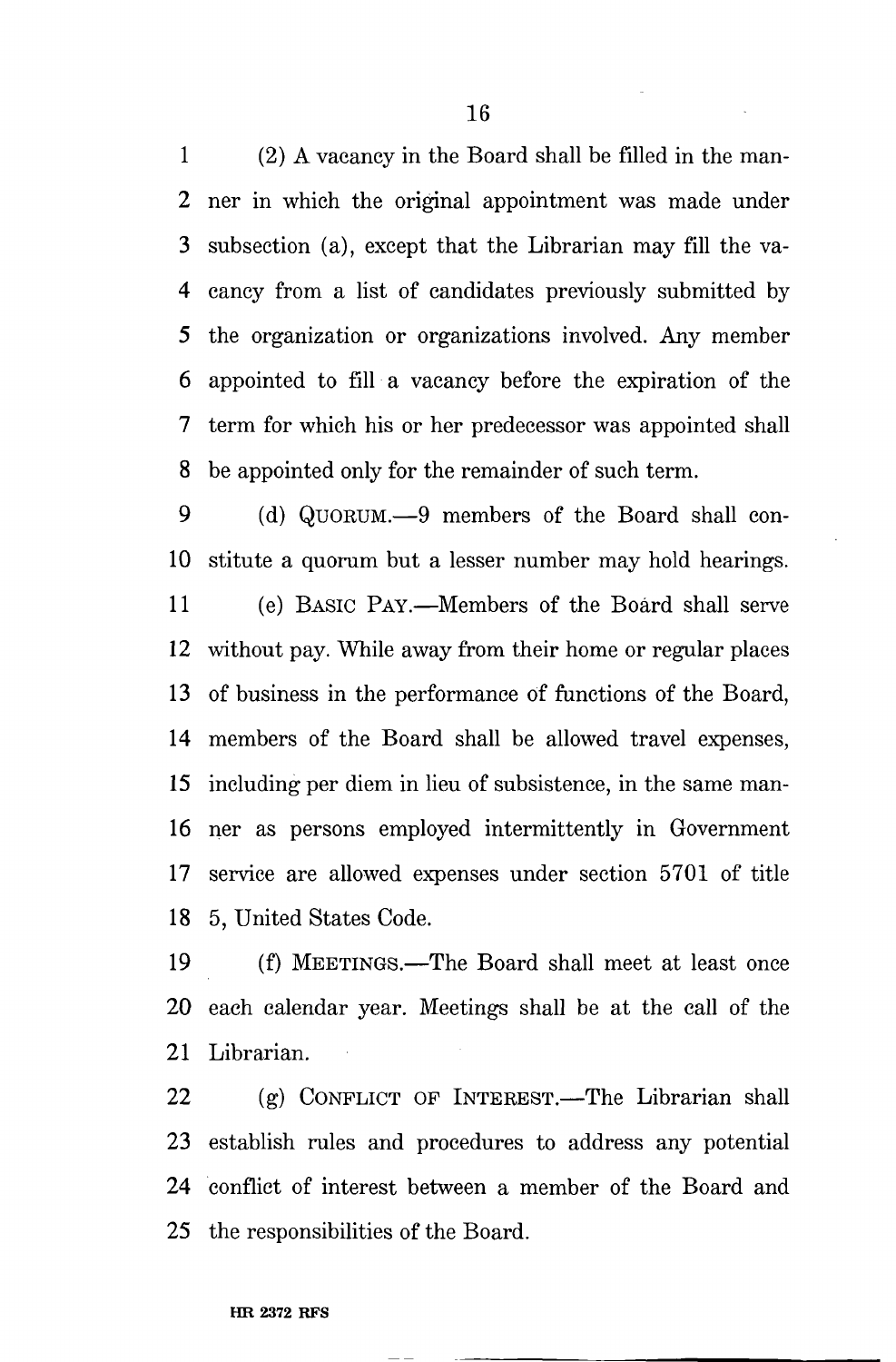17

# **1 SEC. 205. RESPONSIBILITIES AND POWERS OF BOARD.**

2 (a) IN GENERAL.—The Board shall review nomina-3 tions of films submitted to it for inclusion in the National 4 Film Registry and shall consult with the Librarian, as pro-5 vided in section 203, with respect to the inclusion of such 6 films in the Registry and the preservation of these and 7 other films that are culturally, historically, or aesthetically 8 significant.

9 (b) NOMINATION OP FILMS.—The Board shall con-10 sider, for inclusion in the National Film Registry, nomina-11 tions submitted by the general public as well as rep-12 resentatives of the film industry, such as the guilds and 13 societies representing actors, directors, screenwriters, 14 cinematographers and other creative artists, producers, 15 film critics, film preservation organizations, and rep-16 resentatives of academic institutions with film study pro-17 grams. The Board shall nominate not more than 25 films 18 each year for inclusion in the Registry.

 $\sim$   $\sim$ 

19 (c) GENERAL POWERS.—The Board may, for the 20 purpose of carrying out its duties, hold such hearings, sit 21 and act at such times and places, take such testimony, 22 and receive such evidence, as the Librarian and the Board 23 considers appropriate.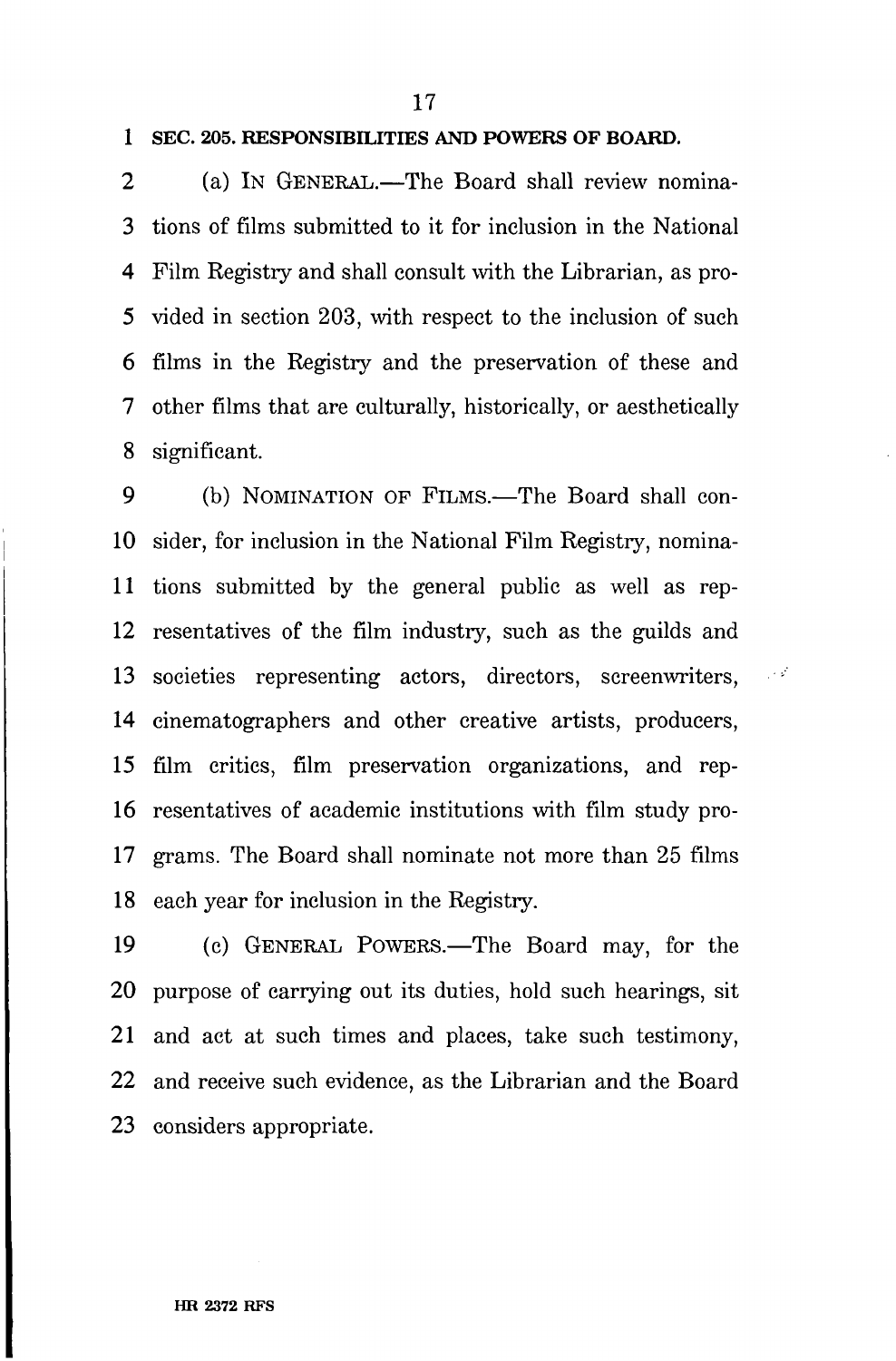3 (a) ACQUISITION OF ARCHIVAL QUALITY COPIES.— 4 The Librarian shall endeavor to obtain, by gift from the 5 owner, an archival quality copy of the Registry version of 6 each film included in the National Film Registry. When-7 ever possible, the Librarian shall endeavor to obtain the 8 best surviving materials, including preprint materials.

9 (b) ADDITIONAL MATERIALS.—The Librarian shall 10 endeavor to obtain, for educational and research purposes, 11 additional materials related to each film included in the 12 National Film Registry, such as background materials, 13 production reports, shooting scripts (including continuity 14 scripts) and other similar materials.

15 (c) PROPERTY OF UNITED STATES.—All copies of 16 films on the National Film Registry that are received by 17 the Librarian and other materials received by the Librar-18 ian under subsection (b) shall become the property of the 19 United States Government, subject to the provisions of 20 title 17, United States Code.

21 (d) NATIONAL FILM REGISTRY COLLECTION.—All 22 copies of films on the National Film Registry that are re-23 ceived by the Librarian and other materials received by 24 the Librarian under subsection (b) shall be maintained in 25 a special collection in the Library of Congress to be known 26 as the "National Film Registry Collection of the Library **HR 2372 RFS**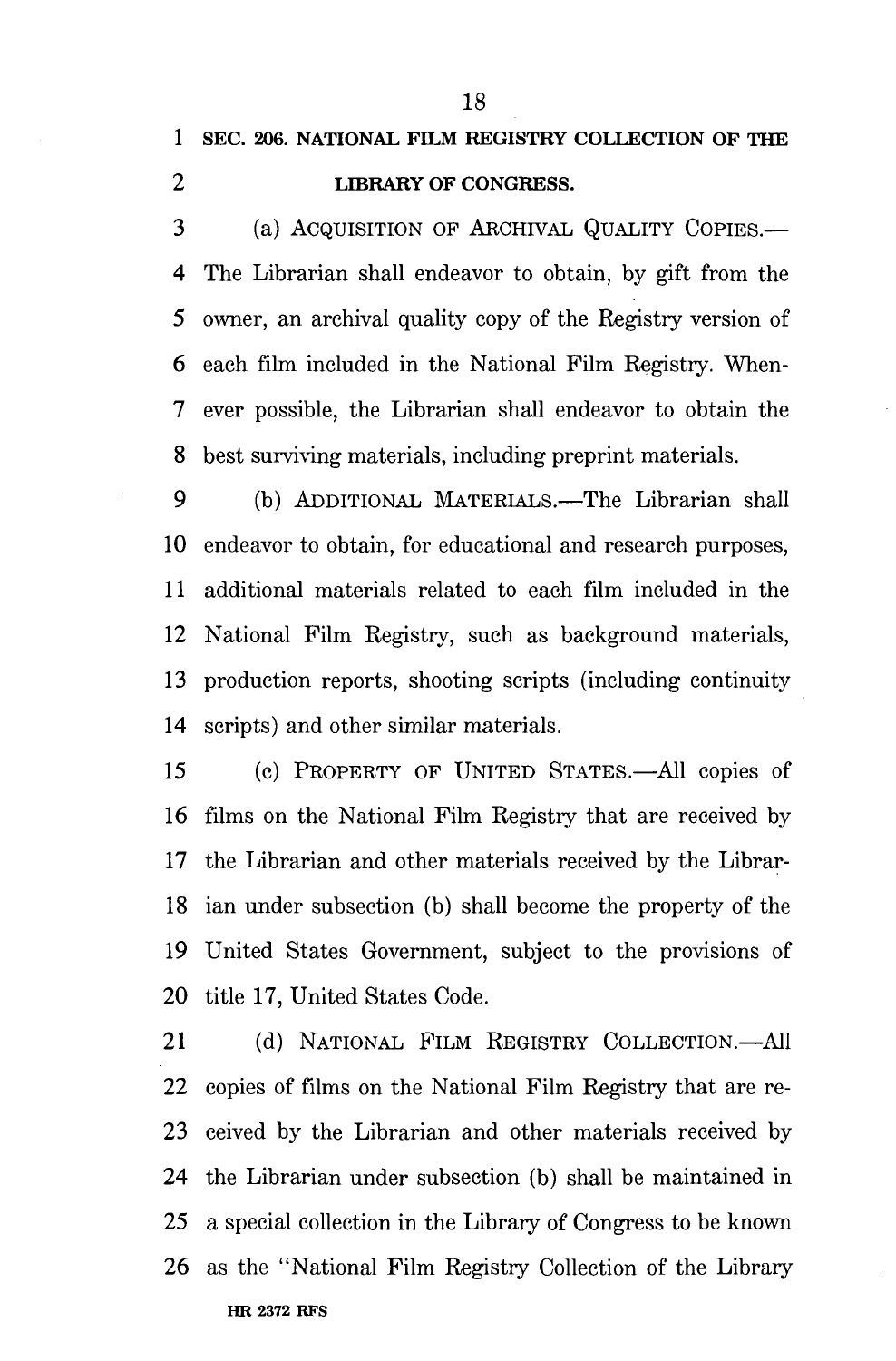1 of Congress". The Librarian shall, by regulation, and in 2 accordance with title 17, United States Code, provide for 3 reasonable access to films in such collection for scholarly 4 and research purposes.

**5 SEC. 207. SEAL OF THE NATIONAL FILM REGISTRY.** 

6 (a) USE OF THE SEAL.— $(1)$  No person shall know-7 ingly distribute or exhibit to the public a version of a film 8 which bears the seal described in section 203(b)(3) if such 9 film—

10 (A) is not included in the National Film Reg-11 istry; or

12 (B) is included in the National Film Registry, 13 but such copy was not made from a print that was 14 examined and approved for the use of the seal by the 15 Librarian under section 203(c).

16 (2) No person shall knowingly use the seal described 17 in section 203(b)(3) to promote any version of a film other 18 than a Registry version.

19 (b) EFFECTIVE DATE OF THE SEAL.—The use of the 20 seal described in section 203(b)(3) shall be effective for 21 each film after the Librarian publishes in the Federal Reg-22 ister the name of that film as selected for inclusion in the 23 National Film Registry.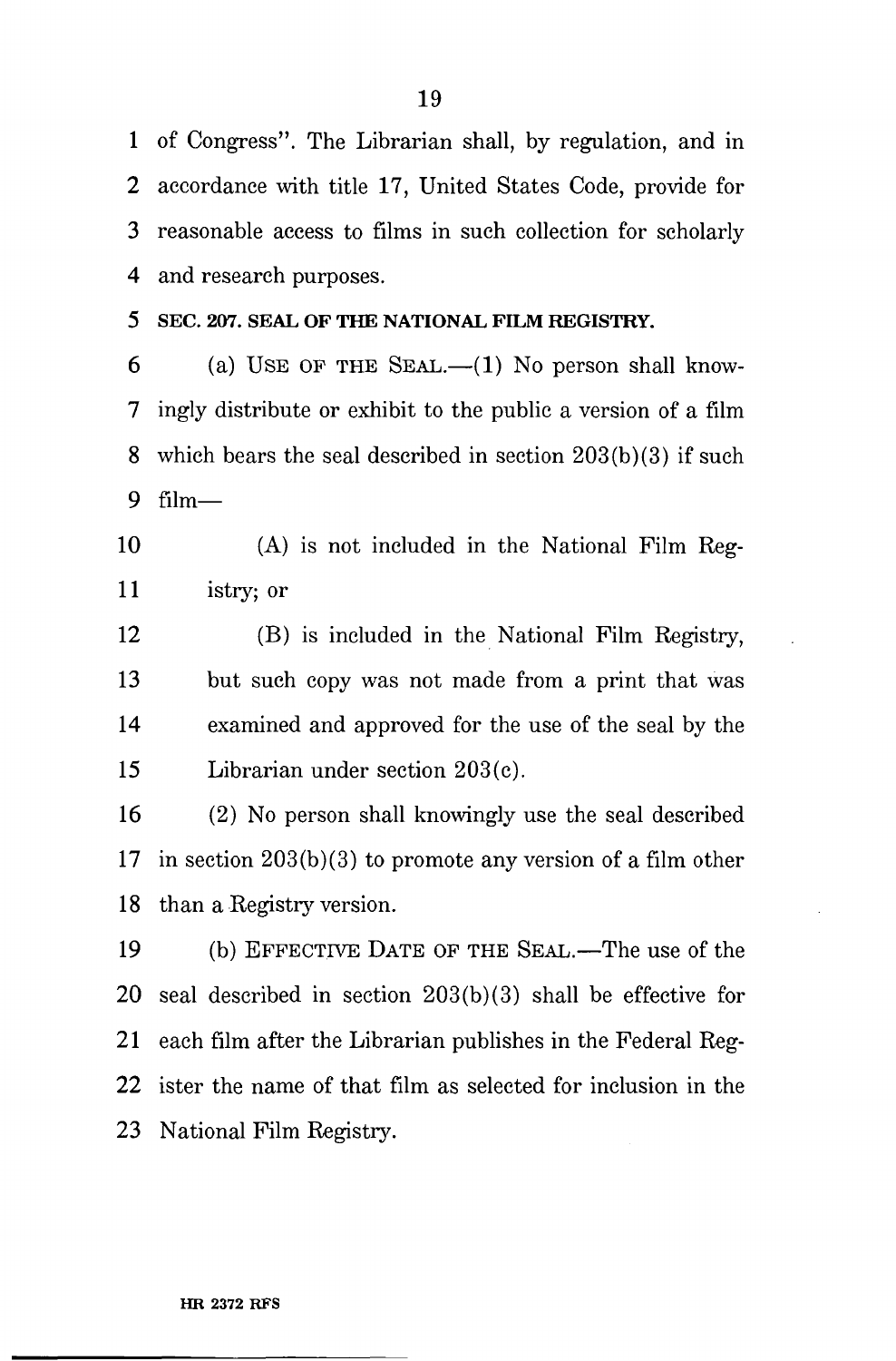1 SEC. 208. REMEDIES.

2 (a) JURISDICTION.—The several district courts of the 3 United States shall have jurisdiction, for cause shown, to 4 prevent and restrain violations of section 207(a).

5 (b) RELIEF.—(1) Except as provided in paragraph 6 (2), relief for a violation of section  $207(a)$  shall be limited 7 to the removal of the seal of the National Film Registry 8 from the film involved in the violation.

9 (2) In the case of a pattern or practice of the willful 10 violation of section 207(a), the United States district 11 courts may order a civil fine of not more than \$10,000 12 and appropriate injunctive relief.

13 SEC. 209. LIMITATIONS OF REMEDIES.

14 The remedies provided in section 208 shall be the ex-15 elusive remedies under this title, or any other Federal or 16 State law, regarding the use of the seal described in sec-17 tion 203(b)(3).

18 SEC. 210. STAFF OF BOARD; EXPERTS AND CONSULTANTS.

19 (a) STAFF.—The Librarian may appoint and fix the 20 pay of such personnel as the Librarian considers appro-21 priate to carry out this title.

22 (b) EXPERTS AND CONSULTANTS.—The Librarian 23 may, in carrying out this title, procure temporary and 24 intermittent services under section 3109(b) of title 5, 25 United States Code, but at rates for individuals not to 26 exceed the daily equivalent of the maximum rate of basic **HR 2372 RFS**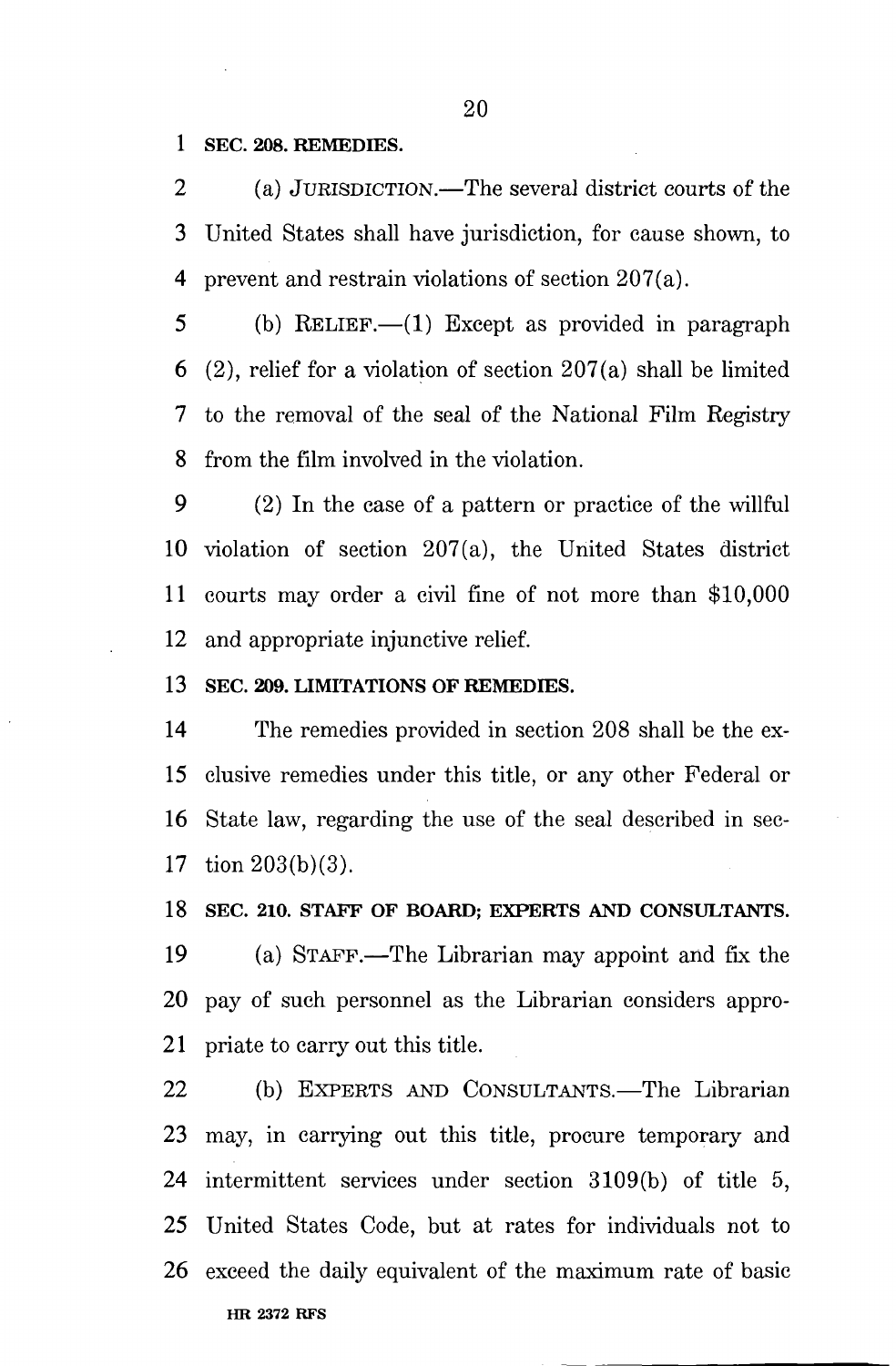| $\mathbf 1$ | pay payable for GS-15 of the General Schedule. In no case |
|-------------|-----------------------------------------------------------|
| 2           | may a member of the Board be paid as an expert or con-    |
| 3           | sultant under such section.                               |
| 4           | SEC. 211. DEFINITIONS.                                    |
| 5           | As used in this title—                                    |
| 6           | (1) the term "Librarian" means the Librarian              |
| 7           | of Congress;                                              |
| 8           | (2) the term "Board" means the National Film              |
| 9           | Preservation Board;                                       |
| 10          | $(3)$ the term "film" means a "motion picture"            |
| 11          | as defined in section 101 of title 17, United States      |
| 12          | Code, except that such term does not include any          |
| 13          | work not originally fixed on film stock, such as a        |
| 14          | work fixed on videotape or laser disks;                   |
| 15          | (4) the term "publication" means "publication"            |
| 16          | as defined in section 101 of title 17, United States      |
| 17          | Code; and                                                 |
| 18          | (5) the term "Registry version" means, with re-           |
| 19          | spect to a film, the version of the film first pub-       |
| 20          | lished, or as complete a version as the bona fide         |
| 21          | preservation and restoration activities by the Librar-    |
| 22          | ian, an archivist other than the Librarian, or the        |
| 23          | copyright owner can compile in those cases where          |
| 24          | the original material has been irretrievably lost.        |

 $\bar{\mathcal{A}}$ 

 $\hat{\mathcal{A}}$ 

#### **HR 2372 RFS**

i<br>L

 $\bar{\Gamma}$